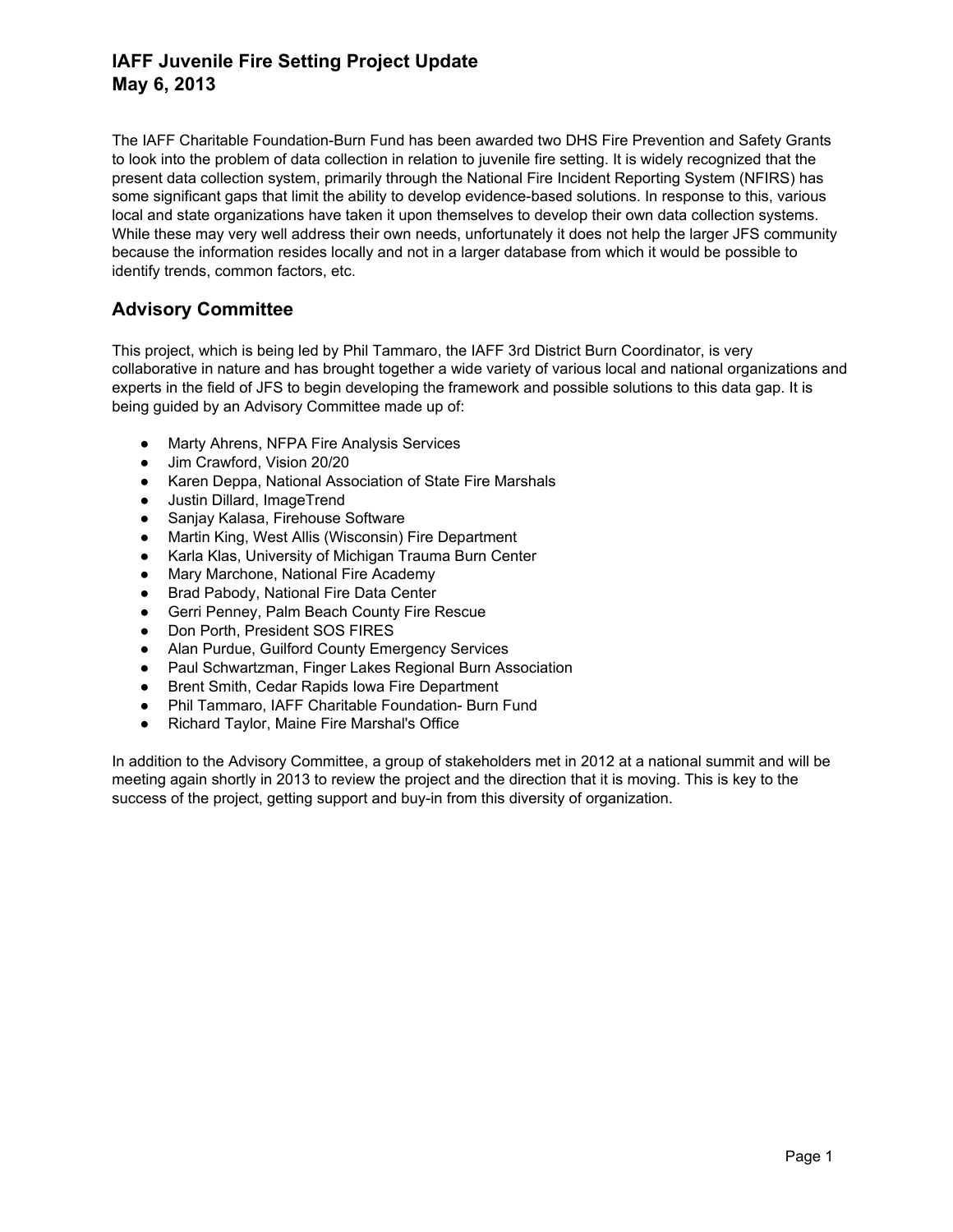# **IAFF Juvenile Fire Setting Project Update May 6, 2013**

## **Project Components**

The IAFF Charitable Foundation-Burn Fund project to develop the framework for the future development of a national youth fire setting database has identified three major components that are needed for a successful national JFS data base:

- A Two Tier System for data collection.
- Data Dictionary
- Centralized Data Repository

#### **Two-tier data collection system**

- Tier 1- Information currently available in NFIRS regarding the incident (if there was a fire department response) to better understand the youth fire setting issue and it's relationship to the national fire problem. This would be relatively routine information such as date, time, location, etc.
- Tier 2- For professionals affiliated with youth fire setting intervention programs who have met the necessary qualifications established

**Data Dictionary** For the data collection process to work, it is important that consistent information be captured that allows for analysis and comparison across jurisdictions and demographics. The proposed Data Dictionary includes data elements that the subject matter experts (SMEs) involved in this project felt are necessary and could serve as the minimum data set for the forthcoming Youth Fire Setting Data Dictionary . The proposed Data Dictionary does not limit the amount of data that can be collected-this is only the minimum that is needed.

**Centralized Data Repository** A *c*omprehensive nationwide search on existing JFS databases was conducted that included representation from all 50 States and wellestablished regional JFS programs. All data was recorded into a central resource document to ensure proper documentation of the search, to identify potential pilot centers, and to provide summary data for grant outcome reporting. This precursory research will lead to the identification of a small subset of databases on which to perform more detailed analysis. While there were a number that were very comprehensive, none were found that were the ideal solution to the problem of centralized data collection. In addition, a priority is streamlining the amount of data entry that must be done on the street level, making sure that there is no duplication of effort with entries being made into NFIRS.

Since the changes being considered for JFS data entry would require modifications to NFIRS that are beyond its present capabilities, it is thought that a hybrid model of JFS data entry that both draws and feeds data into NFIRS is a possible solution.

# **Advisory Committee Meetings**

At a meeting on April 3, 2013, the project's Advisory Committee gathered for a daylong meeting to review the progress of the project and to determine the steps forward. A presentation on the JFS database survey showed that none of them met our specific needs, but this survey provided invaluable information as to what should go into an ideal data collection tool. In addition, the proposed data elements that would go into a Data Dictionary were also reviewed and finalized by the committee. A plan for moving forward was then discussed and agreed upon.